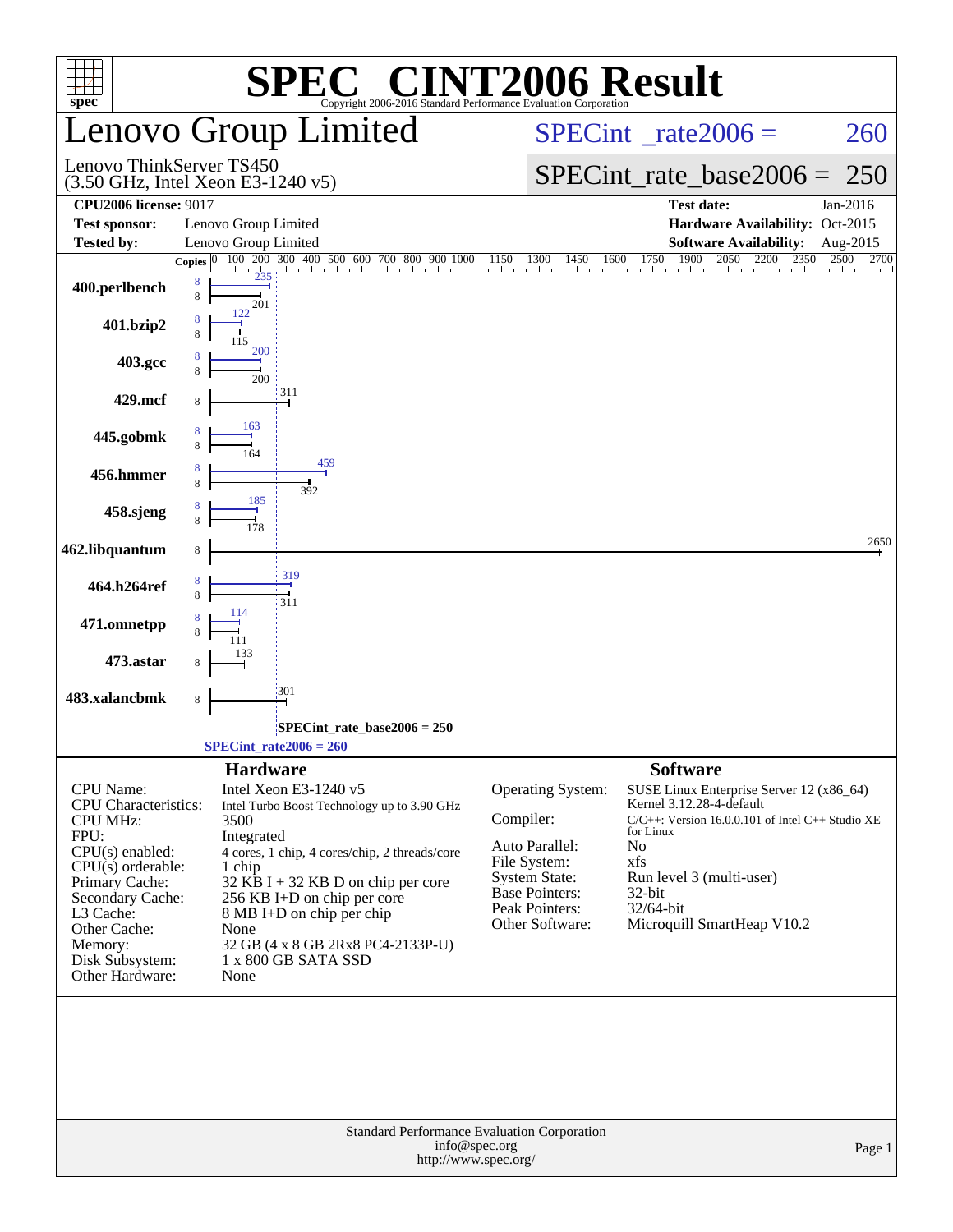

### enovo Group Limited

#### Lenovo ThinkServer TS450

(3.50 GHz, Intel Xeon E3-1240 v5)

SPECint rate $2006 = 260$ 

#### [SPECint\\_rate\\_base2006 =](http://www.spec.org/auto/cpu2006/Docs/result-fields.html#SPECintratebase2006) 250

**[Test sponsor:](http://www.spec.org/auto/cpu2006/Docs/result-fields.html#Testsponsor)** Lenovo Group Limited **[Hardware Availability:](http://www.spec.org/auto/cpu2006/Docs/result-fields.html#HardwareAvailability)** Oct-2015

**[CPU2006 license:](http://www.spec.org/auto/cpu2006/Docs/result-fields.html#CPU2006license)** 9017 **[Test date:](http://www.spec.org/auto/cpu2006/Docs/result-fields.html#Testdate)** Jan-2016 **[Tested by:](http://www.spec.org/auto/cpu2006/Docs/result-fields.html#Testedby)** Lenovo Group Limited **[Software Availability:](http://www.spec.org/auto/cpu2006/Docs/result-fields.html#SoftwareAvailability)** Aug-2015

#### **[Results Table](http://www.spec.org/auto/cpu2006/Docs/result-fields.html#ResultsTable)**

|                                                                                                          | <b>Base</b>   |                |       |                |            |                | <b>Peak</b>      |               |                |              |                |              |                |              |
|----------------------------------------------------------------------------------------------------------|---------------|----------------|-------|----------------|------------|----------------|------------------|---------------|----------------|--------------|----------------|--------------|----------------|--------------|
| <b>Benchmark</b>                                                                                         | <b>Copies</b> | <b>Seconds</b> | Ratio | <b>Seconds</b> | Ratio      | <b>Seconds</b> | Ratio            | <b>Copies</b> | <b>Seconds</b> | <b>Ratio</b> | <b>Seconds</b> | <b>Ratio</b> | <b>Seconds</b> | <b>Ratio</b> |
| 400.perlbench                                                                                            | 8             | 390            | 201   | 390            | 201        | 392            | 199 <sub>1</sub> | 8             | 333            | 235          | 335            | 233          | 333            | 235          |
| 401.bzip2                                                                                                | 8             | 661            | 117   | 669            | <b>115</b> | 677            | 114              | 8             | 631            | 122          | 633            | 122          | 628            | 123          |
| $403.\mathrm{gcc}$                                                                                       | 8             | 322            | 200   | 322            | 200        | 326            | 198 <sup>1</sup> | 8             | 321            | 201          | 321            | 200          | 322            | 200          |
| $429$ .mcf                                                                                               | 8             | 235            | 310   | 234            | 311        | 233            | 313              | 8             | 235            | 310          | 234            | 311          | 233            | 313          |
| $445$ .gobm $k$                                                                                          | 8             | 512            | 164   | 512            | 164        | 512            | 164l             | 8             | 514            | 163          | 514            | 163          | 514            | <b>163</b>   |
| 456.hmmer                                                                                                | 8             | 193            | 387   | 190            | 392        | 190            | 393 <sup>I</sup> | 8             | 163            | 459          | 163            | 457          | 162            | 460          |
| $458$ .sjeng                                                                                             | 8             | 544            | 178   | 544            | 178I       | 546            | 177              | 8             | 525            | 185          | 524            | 185          | 525            | 184          |
| 462.libquantum                                                                                           | 8             | 62.4           | 2660  | 62.6           | 2650       | 62.6           | 2650             | 8             | 62.4           | 2660         | 62.6           | 2650         | 62.6           | 2650         |
| 464.h264ref                                                                                              | 8             | 569            | 311   | 569            | 311        | 575            | 308              | 8             | 556            | 319          | 547            | 324          | 559            | 317          |
| 471.omnetpp                                                                                              | 8             | 449            | 111   | 449            | <b>111</b> | 449            | 111              | 8             | 437            | 114          | 437            | 114          | 437            | 114          |
| $473$ . astar                                                                                            | 8             | 421            | 133   | 421            | <b>133</b> | 420            | 134              | 8             | 421            | 133          | 421            | 133          | 420            | 134          |
| 483.xalancbmk                                                                                            | 8             | 183            | 301   | 183            | 301        | 184            | 301              | 8             | 183            | 301          | 183            | 301          | 184            | 301          |
| Results appear in the order in which they were run. Bold underlined text indicates a median measurement. |               |                |       |                |            |                |                  |               |                |              |                |              |                |              |

#### **[Submit Notes](http://www.spec.org/auto/cpu2006/Docs/result-fields.html#SubmitNotes)**

 The taskset mechanism was used to bind copies to processors. The config file option 'submit' was used to generate taskset commands to bind each copy to a specific processor. For details, please see the config file.

#### **[Operating System Notes](http://www.spec.org/auto/cpu2006/Docs/result-fields.html#OperatingSystemNotes)**

 Stack size set to unlimited using "ulimit -s unlimited" Transparent Huge Pages enabled with: echo always > /sys/kernel/mm/transparent\_hugepage/enabled Filesystem page cache cleared with: echo 1 > /proc/sys/vm/drop\_caches

#### **[Platform Notes](http://www.spec.org/auto/cpu2006/Docs/result-fields.html#PlatformNotes)**

BIOS Configuration: EIST Support set to Enabled Intel (R) Hyper-Threading set to Enabled C1E Support set to Enabled C State Support set to Enabled Turbo Mode set to Enable Sysinfo program /home/cpu2006-1.2-ic16.0/config/sysinfo.rev6914 \$Rev: 6914 \$ \$Date:: 2014-06-25 #\$ e3fbb8667b5a285932ceab81e28219e1 running on TS450-SLE12 Wed Jan 13 14:32:12 2016 This section contains SUT (System Under Test) info as seen by

 some common utilities. To remove or add to this section, see: <http://www.spec.org/cpu2006/Docs/config.html#sysinfo> Continued on next page

> Standard Performance Evaluation Corporation [info@spec.org](mailto:info@spec.org) <http://www.spec.org/>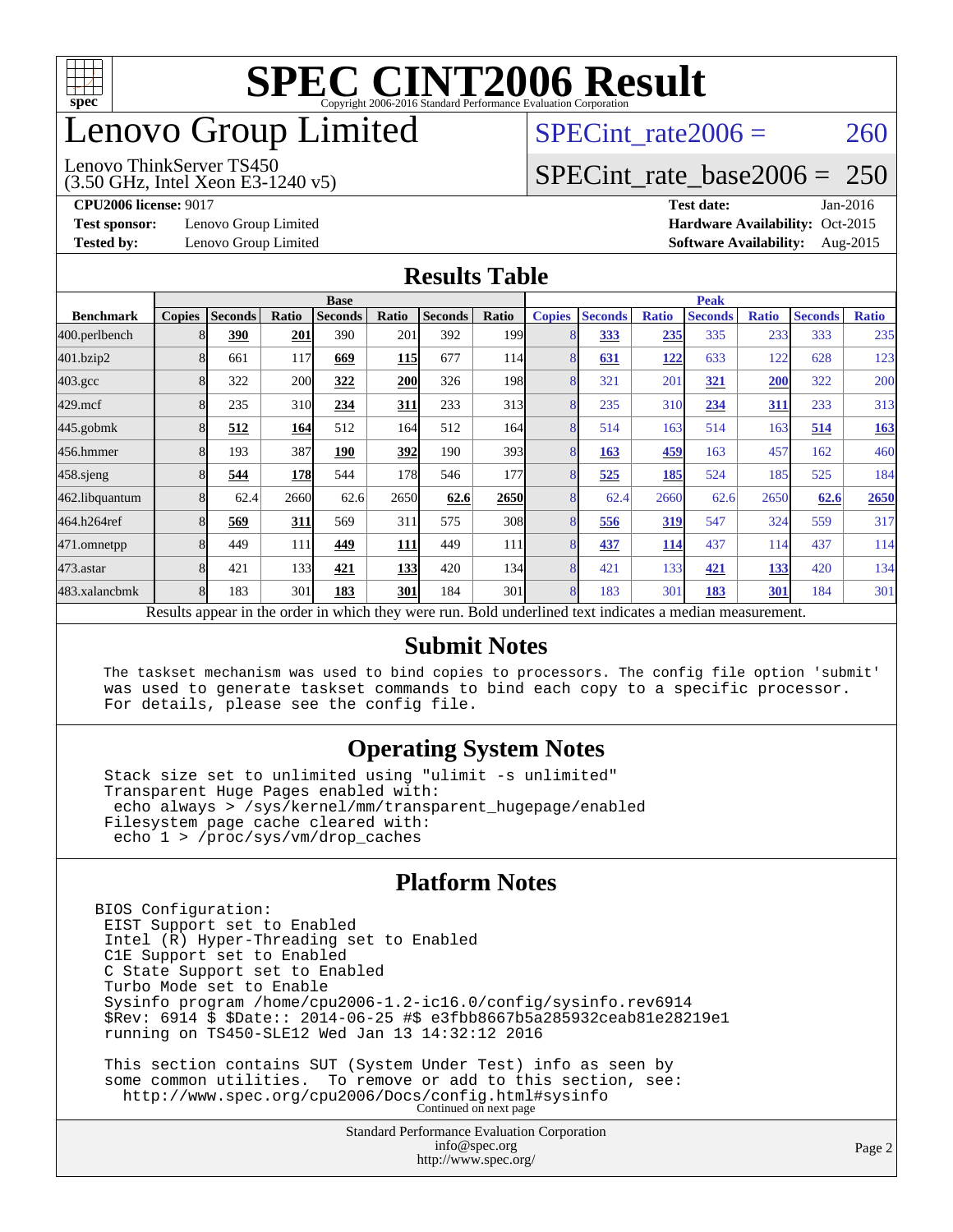

#### enovo Group Limited

SPECint rate $2006 = 260$ 

(3.50 GHz, Intel Xeon E3-1240 v5) Lenovo ThinkServer TS450

#### [SPECint\\_rate\\_base2006 =](http://www.spec.org/auto/cpu2006/Docs/result-fields.html#SPECintratebase2006) 250

**[Test sponsor:](http://www.spec.org/auto/cpu2006/Docs/result-fields.html#Testsponsor)** Lenovo Group Limited **[Hardware Availability:](http://www.spec.org/auto/cpu2006/Docs/result-fields.html#HardwareAvailability)** Oct-2015 **[Tested by:](http://www.spec.org/auto/cpu2006/Docs/result-fields.html#Testedby)** Lenovo Group Limited **[Software Availability:](http://www.spec.org/auto/cpu2006/Docs/result-fields.html#SoftwareAvailability)** Aug-2015

**[CPU2006 license:](http://www.spec.org/auto/cpu2006/Docs/result-fields.html#CPU2006license)** 9017 **[Test date:](http://www.spec.org/auto/cpu2006/Docs/result-fields.html#Testdate)** Jan-2016

#### **[Platform Notes \(Continued\)](http://www.spec.org/auto/cpu2006/Docs/result-fields.html#PlatformNotes)**

Standard Performance Evaluation Corporation [info@spec.org](mailto:info@spec.org) <http://www.spec.org/> From /proc/cpuinfo model name : Intel(R) Xeon(R) CPU E3-1240 v5 @ 3.50GHz 1 "physical id"s (chips) 8 "processors" cores, siblings (Caution: counting these is hw and system dependent. The following excerpts from /proc/cpuinfo might not be reliable. Use with caution.) cpu cores : 4 siblings : 8 physical 0: cores 0 1 2 3 cache size : 8192 KB From /proc/meminfo MemTotal: 32932764 kB HugePages\_Total: 0<br>Hugepagesize: 2048 kB Hugepagesize: From /etc/\*release\* /etc/\*version\* SuSE-release: SUSE Linux Enterprise Server 12 (x86\_64) VERSION = 12 PATCHLEVEL = 0 # This file is deprecated and will be removed in a future service pack or release. # Please check /etc/os-release for details about this release. os-release: NAME="SLES" VERSION="12" VERSION\_ID="12" PRETTY\_NAME="SUSE Linux Enterprise Server 12" ID="sles" ANSI\_COLOR="0;32" CPE\_NAME="cpe:/o:suse:sles:12" uname -a: Linux TS450-SLE12 3.12.28-4-default #1 SMP Thu Sep 25 17:02:34 UTC 2014 (9879bd4) x86\_64 x86\_64 x86\_64 GNU/Linux run-level 3 Jan 13 14:30 SPEC is set to: /home/cpu2006-1.2-ic16.0 Filesystem Type Size Used Avail Use% Mounted on<br>
/dev/sda3 xfs 600G 7.6G 593G 2% /home 600G 7.6G 593G Additional information from dmidecode: Warning: Use caution when you interpret this section. The 'dmidecode' program reads system data which is "intended to allow hardware to be accurately determined", but the intent may not be met, as there are frequent changes to hardware, firmware, and the "DMTF SMBIOS" standard. BIOS LENOVO FWKT32A  $12/25/2015$ <br>Continued on next page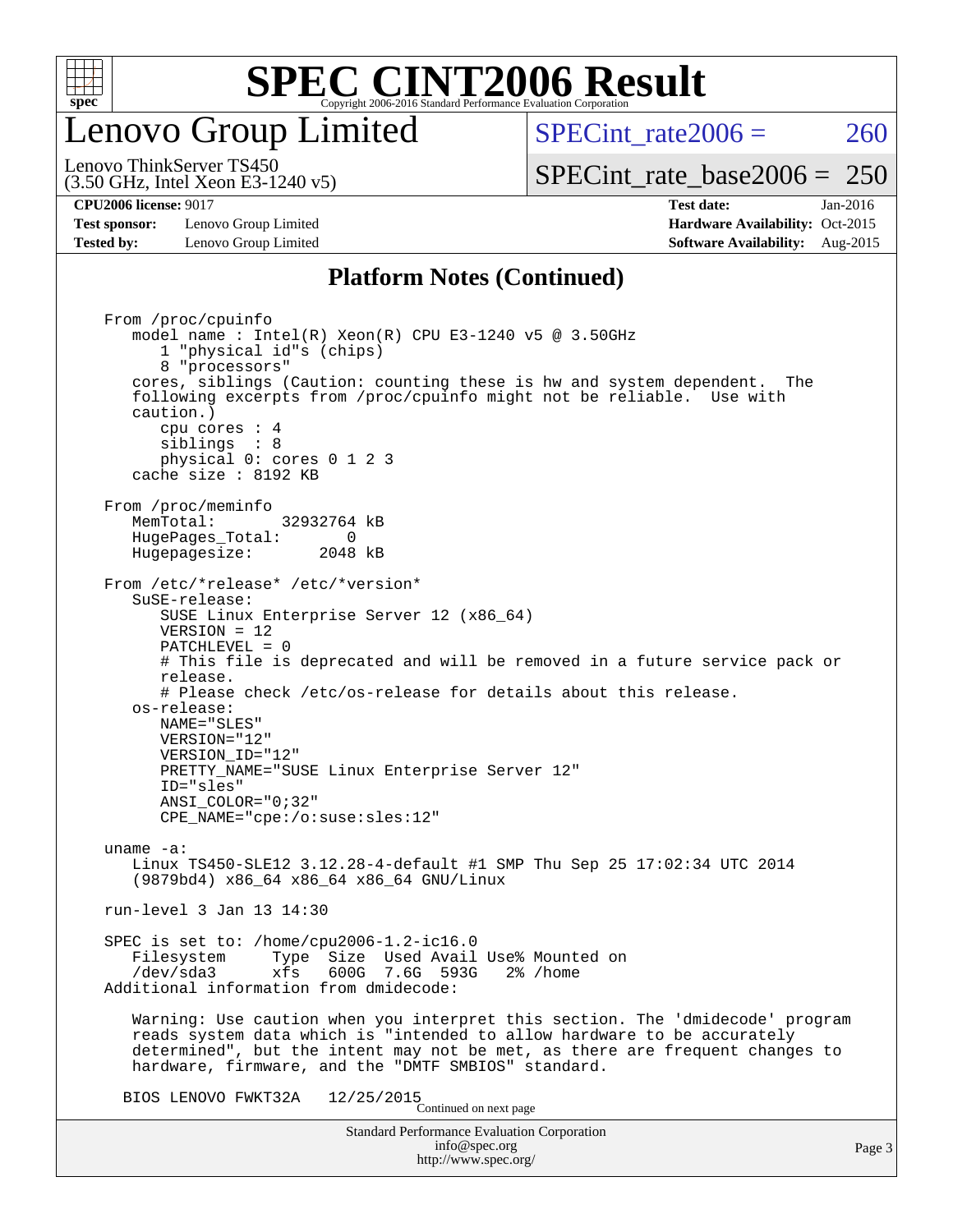

### enovo Group Limited

SPECint rate $2006 = 260$ 

(3.50 GHz, Intel Xeon E3-1240 v5) Lenovo ThinkServer TS450

[SPECint\\_rate\\_base2006 =](http://www.spec.org/auto/cpu2006/Docs/result-fields.html#SPECintratebase2006) 250

**[Test sponsor:](http://www.spec.org/auto/cpu2006/Docs/result-fields.html#Testsponsor)** Lenovo Group Limited **[Hardware Availability:](http://www.spec.org/auto/cpu2006/Docs/result-fields.html#HardwareAvailability)** Oct-2015

**[CPU2006 license:](http://www.spec.org/auto/cpu2006/Docs/result-fields.html#CPU2006license)** 9017 **[Test date:](http://www.spec.org/auto/cpu2006/Docs/result-fields.html#Testdate)** Jan-2016 **[Tested by:](http://www.spec.org/auto/cpu2006/Docs/result-fields.html#Testedby)** Lenovo Group Limited **[Software Availability:](http://www.spec.org/auto/cpu2006/Docs/result-fields.html#SoftwareAvailability)** Aug-2015

#### **[Platform Notes \(Continued\)](http://www.spec.org/auto/cpu2006/Docs/result-fields.html#PlatformNotes)**

Memory:

4x Samsung M378A1G43DB0-CPB 8 GB 2 rank 2133 MHz

(End of data from sysinfo program)

#### **[General Notes](http://www.spec.org/auto/cpu2006/Docs/result-fields.html#GeneralNotes)**

Environment variables set by runspec before the start of the run: LD\_LIBRARY\_PATH = "/home/cpu2006-1.2-ic16.0/libs/32:/home/cpu2006-1.2-ic16.0/libs/64:/home/cpu2006-1.2-ic16.0/sh"

 Binaries compiled on a system with 1x Intel Core i5-4670K CPU + 32GB memory using RedHat EL 7.1 Transparent Huge Pages enabled with: echo always > /sys/kernel/mm/transparent\_hugepage/enabled

#### **[Base Compiler Invocation](http://www.spec.org/auto/cpu2006/Docs/result-fields.html#BaseCompilerInvocation)**

[C benchmarks](http://www.spec.org/auto/cpu2006/Docs/result-fields.html#Cbenchmarks):

[icc -m32 -L/opt/intel/compilers\\_and\\_libraries\\_2016/linux/compiler/lib/ia32\\_lin](http://www.spec.org/cpu2006/results/res2016q1/cpu2006-20160125-38903.flags.html#user_CCbase_intel_icc_e10256ba5924b668798078a321b0cb3f)

#### [C++ benchmarks:](http://www.spec.org/auto/cpu2006/Docs/result-fields.html#CXXbenchmarks)

[icpc -m32 -L/opt/intel/compilers\\_and\\_libraries\\_2016/linux/compiler/lib/ia32\\_lin](http://www.spec.org/cpu2006/results/res2016q1/cpu2006-20160125-38903.flags.html#user_CXXbase_intel_icpc_b4f50a394bdb4597aa5879c16bc3f5c5)

#### **[Base Portability Flags](http://www.spec.org/auto/cpu2006/Docs/result-fields.html#BasePortabilityFlags)**

 400.perlbench: [-D\\_FILE\\_OFFSET\\_BITS=64](http://www.spec.org/cpu2006/results/res2016q1/cpu2006-20160125-38903.flags.html#user_basePORTABILITY400_perlbench_file_offset_bits_64_438cf9856305ebd76870a2c6dc2689ab) [-DSPEC\\_CPU\\_LINUX\\_IA32](http://www.spec.org/cpu2006/results/res2016q1/cpu2006-20160125-38903.flags.html#b400.perlbench_baseCPORTABILITY_DSPEC_CPU_LINUX_IA32) 401.bzip2: [-D\\_FILE\\_OFFSET\\_BITS=64](http://www.spec.org/cpu2006/results/res2016q1/cpu2006-20160125-38903.flags.html#user_basePORTABILITY401_bzip2_file_offset_bits_64_438cf9856305ebd76870a2c6dc2689ab) 403.gcc: [-D\\_FILE\\_OFFSET\\_BITS=64](http://www.spec.org/cpu2006/results/res2016q1/cpu2006-20160125-38903.flags.html#user_basePORTABILITY403_gcc_file_offset_bits_64_438cf9856305ebd76870a2c6dc2689ab) 429.mcf: [-D\\_FILE\\_OFFSET\\_BITS=64](http://www.spec.org/cpu2006/results/res2016q1/cpu2006-20160125-38903.flags.html#user_basePORTABILITY429_mcf_file_offset_bits_64_438cf9856305ebd76870a2c6dc2689ab) 445.gobmk: [-D\\_FILE\\_OFFSET\\_BITS=64](http://www.spec.org/cpu2006/results/res2016q1/cpu2006-20160125-38903.flags.html#user_basePORTABILITY445_gobmk_file_offset_bits_64_438cf9856305ebd76870a2c6dc2689ab) 456.hmmer: [-D\\_FILE\\_OFFSET\\_BITS=64](http://www.spec.org/cpu2006/results/res2016q1/cpu2006-20160125-38903.flags.html#user_basePORTABILITY456_hmmer_file_offset_bits_64_438cf9856305ebd76870a2c6dc2689ab) 458.sjeng: [-D\\_FILE\\_OFFSET\\_BITS=64](http://www.spec.org/cpu2006/results/res2016q1/cpu2006-20160125-38903.flags.html#user_basePORTABILITY458_sjeng_file_offset_bits_64_438cf9856305ebd76870a2c6dc2689ab) 462.libquantum: [-D\\_FILE\\_OFFSET\\_BITS=64](http://www.spec.org/cpu2006/results/res2016q1/cpu2006-20160125-38903.flags.html#user_basePORTABILITY462_libquantum_file_offset_bits_64_438cf9856305ebd76870a2c6dc2689ab) [-DSPEC\\_CPU\\_LINUX](http://www.spec.org/cpu2006/results/res2016q1/cpu2006-20160125-38903.flags.html#b462.libquantum_baseCPORTABILITY_DSPEC_CPU_LINUX) 464.h264ref: [-D\\_FILE\\_OFFSET\\_BITS=64](http://www.spec.org/cpu2006/results/res2016q1/cpu2006-20160125-38903.flags.html#user_basePORTABILITY464_h264ref_file_offset_bits_64_438cf9856305ebd76870a2c6dc2689ab) 471.omnetpp: [-D\\_FILE\\_OFFSET\\_BITS=64](http://www.spec.org/cpu2006/results/res2016q1/cpu2006-20160125-38903.flags.html#user_basePORTABILITY471_omnetpp_file_offset_bits_64_438cf9856305ebd76870a2c6dc2689ab) 473.astar: [-D\\_FILE\\_OFFSET\\_BITS=64](http://www.spec.org/cpu2006/results/res2016q1/cpu2006-20160125-38903.flags.html#user_basePORTABILITY473_astar_file_offset_bits_64_438cf9856305ebd76870a2c6dc2689ab) 483.xalancbmk: [-D\\_FILE\\_OFFSET\\_BITS=64](http://www.spec.org/cpu2006/results/res2016q1/cpu2006-20160125-38903.flags.html#user_basePORTABILITY483_xalancbmk_file_offset_bits_64_438cf9856305ebd76870a2c6dc2689ab) [-DSPEC\\_CPU\\_LINUX](http://www.spec.org/cpu2006/results/res2016q1/cpu2006-20160125-38903.flags.html#b483.xalancbmk_baseCXXPORTABILITY_DSPEC_CPU_LINUX)

#### **[Base Optimization Flags](http://www.spec.org/auto/cpu2006/Docs/result-fields.html#BaseOptimizationFlags)**

[C benchmarks](http://www.spec.org/auto/cpu2006/Docs/result-fields.html#Cbenchmarks):

[-xCORE-AVX2](http://www.spec.org/cpu2006/results/res2016q1/cpu2006-20160125-38903.flags.html#user_CCbase_f-xAVX2_5f5fc0cbe2c9f62c816d3e45806c70d7) [-ipo](http://www.spec.org/cpu2006/results/res2016q1/cpu2006-20160125-38903.flags.html#user_CCbase_f-ipo) [-O3](http://www.spec.org/cpu2006/results/res2016q1/cpu2006-20160125-38903.flags.html#user_CCbase_f-O3) [-no-prec-div](http://www.spec.org/cpu2006/results/res2016q1/cpu2006-20160125-38903.flags.html#user_CCbase_f-no-prec-div) [-opt-prefetch](http://www.spec.org/cpu2006/results/res2016q1/cpu2006-20160125-38903.flags.html#user_CCbase_f-opt-prefetch) [-opt-mem-layout-trans=3](http://www.spec.org/cpu2006/results/res2016q1/cpu2006-20160125-38903.flags.html#user_CCbase_f-opt-mem-layout-trans_a7b82ad4bd7abf52556d4961a2ae94d5)

Continued on next page

Standard Performance Evaluation Corporation [info@spec.org](mailto:info@spec.org) <http://www.spec.org/>

Page 4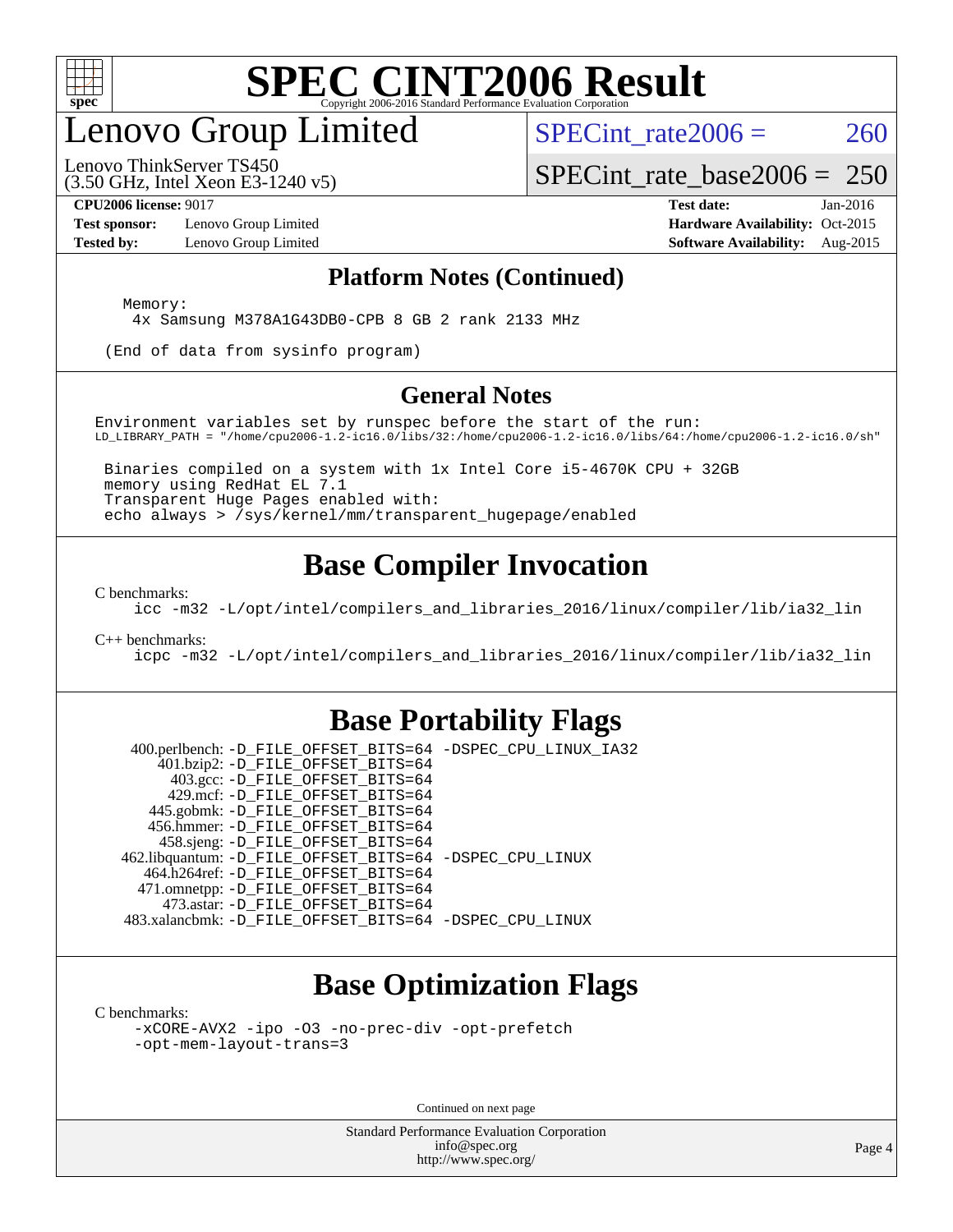

### enovo Group Limited

(3.50 GHz, Intel Xeon E3-1240 v5) Lenovo ThinkServer TS450

SPECint rate $2006 = 260$ 

[SPECint\\_rate\\_base2006 =](http://www.spec.org/auto/cpu2006/Docs/result-fields.html#SPECintratebase2006) 250

**[Test sponsor:](http://www.spec.org/auto/cpu2006/Docs/result-fields.html#Testsponsor)** Lenovo Group Limited **[Hardware Availability:](http://www.spec.org/auto/cpu2006/Docs/result-fields.html#HardwareAvailability)** Oct-2015

**[CPU2006 license:](http://www.spec.org/auto/cpu2006/Docs/result-fields.html#CPU2006license)** 9017 **[Test date:](http://www.spec.org/auto/cpu2006/Docs/result-fields.html#Testdate)** Jan-2016 **[Tested by:](http://www.spec.org/auto/cpu2006/Docs/result-fields.html#Testedby)** Lenovo Group Limited **[Software Availability:](http://www.spec.org/auto/cpu2006/Docs/result-fields.html#SoftwareAvailability)** Aug-2015

#### **[Base Optimization Flags \(Continued\)](http://www.spec.org/auto/cpu2006/Docs/result-fields.html#BaseOptimizationFlags)**

[C++ benchmarks:](http://www.spec.org/auto/cpu2006/Docs/result-fields.html#CXXbenchmarks)

[-xCORE-AVX2](http://www.spec.org/cpu2006/results/res2016q1/cpu2006-20160125-38903.flags.html#user_CXXbase_f-xAVX2_5f5fc0cbe2c9f62c816d3e45806c70d7) [-ipo](http://www.spec.org/cpu2006/results/res2016q1/cpu2006-20160125-38903.flags.html#user_CXXbase_f-ipo) [-O3](http://www.spec.org/cpu2006/results/res2016q1/cpu2006-20160125-38903.flags.html#user_CXXbase_f-O3) [-no-prec-div](http://www.spec.org/cpu2006/results/res2016q1/cpu2006-20160125-38903.flags.html#user_CXXbase_f-no-prec-div) [-opt-prefetch](http://www.spec.org/cpu2006/results/res2016q1/cpu2006-20160125-38903.flags.html#user_CXXbase_f-opt-prefetch)

[-opt-mem-layout-trans=3](http://www.spec.org/cpu2006/results/res2016q1/cpu2006-20160125-38903.flags.html#user_CXXbase_f-opt-mem-layout-trans_a7b82ad4bd7abf52556d4961a2ae94d5) [-Wl,-z,muldefs](http://www.spec.org/cpu2006/results/res2016q1/cpu2006-20160125-38903.flags.html#user_CXXbase_link_force_multiple1_74079c344b956b9658436fd1b6dd3a8a) [-L/sh -lsmartheap](http://www.spec.org/cpu2006/results/res2016q1/cpu2006-20160125-38903.flags.html#user_CXXbase_SmartHeap_32f6c82aa1ed9c52345d30cf6e4a0499)

#### **[Base Other Flags](http://www.spec.org/auto/cpu2006/Docs/result-fields.html#BaseOtherFlags)**

[C benchmarks](http://www.spec.org/auto/cpu2006/Docs/result-fields.html#Cbenchmarks):

403.gcc: [-Dalloca=\\_alloca](http://www.spec.org/cpu2006/results/res2016q1/cpu2006-20160125-38903.flags.html#b403.gcc_baseEXTRA_CFLAGS_Dalloca_be3056838c12de2578596ca5467af7f3)

#### **[Peak Compiler Invocation](http://www.spec.org/auto/cpu2006/Docs/result-fields.html#PeakCompilerInvocation)**

[C benchmarks \(except as noted below\)](http://www.spec.org/auto/cpu2006/Docs/result-fields.html#Cbenchmarksexceptasnotedbelow):

[icc -m32 -L/opt/intel/compilers\\_and\\_libraries\\_2016/linux/compiler/lib/ia32\\_lin](http://www.spec.org/cpu2006/results/res2016q1/cpu2006-20160125-38903.flags.html#user_CCpeak_intel_icc_e10256ba5924b668798078a321b0cb3f)

400.perlbench: [icc -m64](http://www.spec.org/cpu2006/results/res2016q1/cpu2006-20160125-38903.flags.html#user_peakCCLD400_perlbench_intel_icc_64bit_bda6cc9af1fdbb0edc3795bac97ada53)

401.bzip2: [icc -m64](http://www.spec.org/cpu2006/results/res2016q1/cpu2006-20160125-38903.flags.html#user_peakCCLD401_bzip2_intel_icc_64bit_bda6cc9af1fdbb0edc3795bac97ada53)

456.hmmer: [icc -m64](http://www.spec.org/cpu2006/results/res2016q1/cpu2006-20160125-38903.flags.html#user_peakCCLD456_hmmer_intel_icc_64bit_bda6cc9af1fdbb0edc3795bac97ada53)

458.sjeng: [icc -m64](http://www.spec.org/cpu2006/results/res2016q1/cpu2006-20160125-38903.flags.html#user_peakCCLD458_sjeng_intel_icc_64bit_bda6cc9af1fdbb0edc3795bac97ada53)

#### [C++ benchmarks:](http://www.spec.org/auto/cpu2006/Docs/result-fields.html#CXXbenchmarks)

[icpc -m32 -L/opt/intel/compilers\\_and\\_libraries\\_2016/linux/compiler/lib/ia32\\_lin](http://www.spec.org/cpu2006/results/res2016q1/cpu2006-20160125-38903.flags.html#user_CXXpeak_intel_icpc_b4f50a394bdb4597aa5879c16bc3f5c5)

#### **[Peak Portability Flags](http://www.spec.org/auto/cpu2006/Docs/result-fields.html#PeakPortabilityFlags)**

 400.perlbench: [-D\\_FILE\\_OFFSET\\_BITS=64](http://www.spec.org/cpu2006/results/res2016q1/cpu2006-20160125-38903.flags.html#user_peakPORTABILITY400_perlbench_file_offset_bits_64_438cf9856305ebd76870a2c6dc2689ab) [-DSPEC\\_CPU\\_LP64](http://www.spec.org/cpu2006/results/res2016q1/cpu2006-20160125-38903.flags.html#b400.perlbench_peakCPORTABILITY_DSPEC_CPU_LP64) [-DSPEC\\_CPU\\_LINUX\\_X64](http://www.spec.org/cpu2006/results/res2016q1/cpu2006-20160125-38903.flags.html#b400.perlbench_peakCPORTABILITY_DSPEC_CPU_LINUX_X64) 401.bzip2: [-D\\_FILE\\_OFFSET\\_BITS=64](http://www.spec.org/cpu2006/results/res2016q1/cpu2006-20160125-38903.flags.html#user_peakPORTABILITY401_bzip2_file_offset_bits_64_438cf9856305ebd76870a2c6dc2689ab) [-DSPEC\\_CPU\\_LP64](http://www.spec.org/cpu2006/results/res2016q1/cpu2006-20160125-38903.flags.html#suite_peakCPORTABILITY401_bzip2_DSPEC_CPU_LP64) 403.gcc: [-D\\_FILE\\_OFFSET\\_BITS=64](http://www.spec.org/cpu2006/results/res2016q1/cpu2006-20160125-38903.flags.html#user_peakPORTABILITY403_gcc_file_offset_bits_64_438cf9856305ebd76870a2c6dc2689ab) 429.mcf: [-D\\_FILE\\_OFFSET\\_BITS=64](http://www.spec.org/cpu2006/results/res2016q1/cpu2006-20160125-38903.flags.html#user_peakPORTABILITY429_mcf_file_offset_bits_64_438cf9856305ebd76870a2c6dc2689ab) 445.gobmk: [-D\\_FILE\\_OFFSET\\_BITS=64](http://www.spec.org/cpu2006/results/res2016q1/cpu2006-20160125-38903.flags.html#user_peakPORTABILITY445_gobmk_file_offset_bits_64_438cf9856305ebd76870a2c6dc2689ab) 456.hmmer: [-D\\_FILE\\_OFFSET\\_BITS=64](http://www.spec.org/cpu2006/results/res2016q1/cpu2006-20160125-38903.flags.html#user_peakPORTABILITY456_hmmer_file_offset_bits_64_438cf9856305ebd76870a2c6dc2689ab) [-DSPEC\\_CPU\\_LP64](http://www.spec.org/cpu2006/results/res2016q1/cpu2006-20160125-38903.flags.html#suite_peakCPORTABILITY456_hmmer_DSPEC_CPU_LP64) 458.sjeng: [-D\\_FILE\\_OFFSET\\_BITS=64](http://www.spec.org/cpu2006/results/res2016q1/cpu2006-20160125-38903.flags.html#user_peakPORTABILITY458_sjeng_file_offset_bits_64_438cf9856305ebd76870a2c6dc2689ab) [-DSPEC\\_CPU\\_LP64](http://www.spec.org/cpu2006/results/res2016q1/cpu2006-20160125-38903.flags.html#suite_peakCPORTABILITY458_sjeng_DSPEC_CPU_LP64) 462.libquantum: [-D\\_FILE\\_OFFSET\\_BITS=64](http://www.spec.org/cpu2006/results/res2016q1/cpu2006-20160125-38903.flags.html#user_peakPORTABILITY462_libquantum_file_offset_bits_64_438cf9856305ebd76870a2c6dc2689ab) [-DSPEC\\_CPU\\_LINUX](http://www.spec.org/cpu2006/results/res2016q1/cpu2006-20160125-38903.flags.html#b462.libquantum_peakCPORTABILITY_DSPEC_CPU_LINUX) 464.h264ref: [-D\\_FILE\\_OFFSET\\_BITS=64](http://www.spec.org/cpu2006/results/res2016q1/cpu2006-20160125-38903.flags.html#user_peakPORTABILITY464_h264ref_file_offset_bits_64_438cf9856305ebd76870a2c6dc2689ab) 471.omnetpp: [-D\\_FILE\\_OFFSET\\_BITS=64](http://www.spec.org/cpu2006/results/res2016q1/cpu2006-20160125-38903.flags.html#user_peakPORTABILITY471_omnetpp_file_offset_bits_64_438cf9856305ebd76870a2c6dc2689ab) 473.astar: [-D\\_FILE\\_OFFSET\\_BITS=64](http://www.spec.org/cpu2006/results/res2016q1/cpu2006-20160125-38903.flags.html#user_peakPORTABILITY473_astar_file_offset_bits_64_438cf9856305ebd76870a2c6dc2689ab) 483.xalancbmk: [-D\\_FILE\\_OFFSET\\_BITS=64](http://www.spec.org/cpu2006/results/res2016q1/cpu2006-20160125-38903.flags.html#user_peakPORTABILITY483_xalancbmk_file_offset_bits_64_438cf9856305ebd76870a2c6dc2689ab) [-DSPEC\\_CPU\\_LINUX](http://www.spec.org/cpu2006/results/res2016q1/cpu2006-20160125-38903.flags.html#b483.xalancbmk_peakCXXPORTABILITY_DSPEC_CPU_LINUX)

> Standard Performance Evaluation Corporation [info@spec.org](mailto:info@spec.org) <http://www.spec.org/>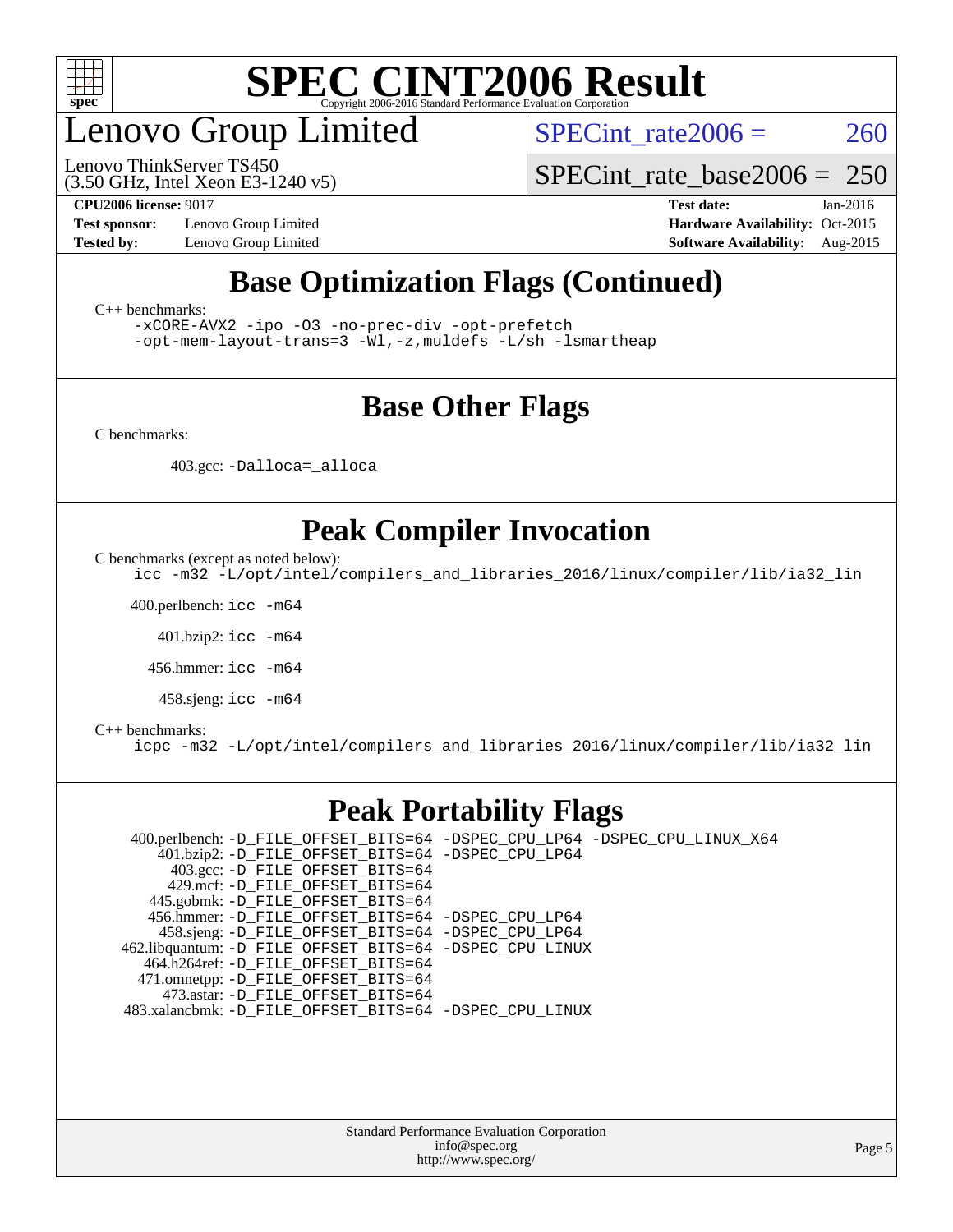

enovo Group Limited

SPECint rate $2006 = 260$ 

(3.50 GHz, Intel Xeon E3-1240 v5) Lenovo ThinkServer TS450

[SPECint\\_rate\\_base2006 =](http://www.spec.org/auto/cpu2006/Docs/result-fields.html#SPECintratebase2006) 250

**[Test sponsor:](http://www.spec.org/auto/cpu2006/Docs/result-fields.html#Testsponsor)** Lenovo Group Limited **[Hardware Availability:](http://www.spec.org/auto/cpu2006/Docs/result-fields.html#HardwareAvailability)** Oct-2015

**[CPU2006 license:](http://www.spec.org/auto/cpu2006/Docs/result-fields.html#CPU2006license)** 9017 **[Test date:](http://www.spec.org/auto/cpu2006/Docs/result-fields.html#Testdate)** Jan-2016 **[Tested by:](http://www.spec.org/auto/cpu2006/Docs/result-fields.html#Testedby)** Lenovo Group Limited **[Software Availability:](http://www.spec.org/auto/cpu2006/Docs/result-fields.html#SoftwareAvailability)** Aug-2015

#### **[Peak Optimization Flags](http://www.spec.org/auto/cpu2006/Docs/result-fields.html#PeakOptimizationFlags)**

[C benchmarks](http://www.spec.org/auto/cpu2006/Docs/result-fields.html#Cbenchmarks):

 400.perlbench: [-xCORE-AVX2](http://www.spec.org/cpu2006/results/res2016q1/cpu2006-20160125-38903.flags.html#user_peakPASS2_CFLAGSPASS2_LDCFLAGS400_perlbench_f-xAVX2_5f5fc0cbe2c9f62c816d3e45806c70d7)(pass 2) [-prof-gen:threadsafe](http://www.spec.org/cpu2006/results/res2016q1/cpu2006-20160125-38903.flags.html#user_peakPASS1_CFLAGSPASS1_LDCFLAGS400_perlbench_prof_gen_21a26eb79f378b550acd7bec9fe4467a)(pass 1)  $-i\text{po}(pass 2) -\overline{03}(pass 2)$  [-no-prec-div](http://www.spec.org/cpu2006/results/res2016q1/cpu2006-20160125-38903.flags.html#user_peakPASS2_CFLAGSPASS2_LDCFLAGS400_perlbench_f-no-prec-div)(pass 2) [-par-num-threads=1](http://www.spec.org/cpu2006/results/res2016q1/cpu2006-20160125-38903.flags.html#user_peakPASS1_CFLAGSPASS1_LDCFLAGS400_perlbench_par_num_threads_786a6ff141b4e9e90432e998842df6c2)(pass 1) [-prof-use](http://www.spec.org/cpu2006/results/res2016q1/cpu2006-20160125-38903.flags.html#user_peakPASS2_CFLAGSPASS2_LDCFLAGS400_perlbench_prof_use_bccf7792157ff70d64e32fe3e1250b55)(pass 2) [-auto-ilp32](http://www.spec.org/cpu2006/results/res2016q1/cpu2006-20160125-38903.flags.html#user_peakCOPTIMIZE400_perlbench_f-auto-ilp32) 401.bzip2: [-xCORE-AVX2](http://www.spec.org/cpu2006/results/res2016q1/cpu2006-20160125-38903.flags.html#user_peakPASS2_CFLAGSPASS2_LDCFLAGS401_bzip2_f-xAVX2_5f5fc0cbe2c9f62c816d3e45806c70d7)(pass 2) [-prof-gen:threadsafe](http://www.spec.org/cpu2006/results/res2016q1/cpu2006-20160125-38903.flags.html#user_peakPASS1_CFLAGSPASS1_LDCFLAGS401_bzip2_prof_gen_21a26eb79f378b550acd7bec9fe4467a)(pass 1)  $-ipo(pass 2)$  $-ipo(pass 2)$   $-03(pass 2)$   $-no-prec-div(pass 2)$  $-no-prec-div(pass 2)$ [-par-num-threads=1](http://www.spec.org/cpu2006/results/res2016q1/cpu2006-20160125-38903.flags.html#user_peakPASS1_CFLAGSPASS1_LDCFLAGS401_bzip2_par_num_threads_786a6ff141b4e9e90432e998842df6c2)(pass 1) [-prof-use](http://www.spec.org/cpu2006/results/res2016q1/cpu2006-20160125-38903.flags.html#user_peakPASS2_CFLAGSPASS2_LDCFLAGS401_bzip2_prof_use_bccf7792157ff70d64e32fe3e1250b55)(pass 2) [-opt-prefetch](http://www.spec.org/cpu2006/results/res2016q1/cpu2006-20160125-38903.flags.html#user_peakCOPTIMIZE401_bzip2_f-opt-prefetch) [-auto-ilp32](http://www.spec.org/cpu2006/results/res2016q1/cpu2006-20160125-38903.flags.html#user_peakCOPTIMIZE401_bzip2_f-auto-ilp32) [-ansi-alias](http://www.spec.org/cpu2006/results/res2016q1/cpu2006-20160125-38903.flags.html#user_peakCOPTIMIZE401_bzip2_f-ansi-alias) 403.gcc: [-xCORE-AVX2](http://www.spec.org/cpu2006/results/res2016q1/cpu2006-20160125-38903.flags.html#user_peakCOPTIMIZE403_gcc_f-xAVX2_5f5fc0cbe2c9f62c816d3e45806c70d7) [-ipo](http://www.spec.org/cpu2006/results/res2016q1/cpu2006-20160125-38903.flags.html#user_peakCOPTIMIZE403_gcc_f-ipo) [-O3](http://www.spec.org/cpu2006/results/res2016q1/cpu2006-20160125-38903.flags.html#user_peakCOPTIMIZE403_gcc_f-O3) [-no-prec-div](http://www.spec.org/cpu2006/results/res2016q1/cpu2006-20160125-38903.flags.html#user_peakCOPTIMIZE403_gcc_f-no-prec-div) 429.mcf: basepeak = yes 445.gobmk: [-xCORE-AVX2](http://www.spec.org/cpu2006/results/res2016q1/cpu2006-20160125-38903.flags.html#user_peakPASS2_CFLAGSPASS2_LDCFLAGS445_gobmk_f-xAVX2_5f5fc0cbe2c9f62c816d3e45806c70d7)(pass 2) [-prof-gen:threadsafe](http://www.spec.org/cpu2006/results/res2016q1/cpu2006-20160125-38903.flags.html#user_peakPASS1_CFLAGSPASS1_LDCFLAGS445_gobmk_prof_gen_21a26eb79f378b550acd7bec9fe4467a)(pass 1) [-prof-use](http://www.spec.org/cpu2006/results/res2016q1/cpu2006-20160125-38903.flags.html#user_peakPASS2_CFLAGSPASS2_LDCFLAGS445_gobmk_prof_use_bccf7792157ff70d64e32fe3e1250b55)(pass 2) [-par-num-threads=1](http://www.spec.org/cpu2006/results/res2016q1/cpu2006-20160125-38903.flags.html#user_peakPASS1_CFLAGSPASS1_LDCFLAGS445_gobmk_par_num_threads_786a6ff141b4e9e90432e998842df6c2)(pass 1) [-ansi-alias](http://www.spec.org/cpu2006/results/res2016q1/cpu2006-20160125-38903.flags.html#user_peakCOPTIMIZE445_gobmk_f-ansi-alias) [-opt-mem-layout-trans=3](http://www.spec.org/cpu2006/results/res2016q1/cpu2006-20160125-38903.flags.html#user_peakCOPTIMIZE445_gobmk_f-opt-mem-layout-trans_a7b82ad4bd7abf52556d4961a2ae94d5) 456.hmmer: [-xCORE-AVX2](http://www.spec.org/cpu2006/results/res2016q1/cpu2006-20160125-38903.flags.html#user_peakCOPTIMIZE456_hmmer_f-xAVX2_5f5fc0cbe2c9f62c816d3e45806c70d7) [-ipo](http://www.spec.org/cpu2006/results/res2016q1/cpu2006-20160125-38903.flags.html#user_peakCOPTIMIZE456_hmmer_f-ipo) [-O3](http://www.spec.org/cpu2006/results/res2016q1/cpu2006-20160125-38903.flags.html#user_peakCOPTIMIZE456_hmmer_f-O3) [-no-prec-div](http://www.spec.org/cpu2006/results/res2016q1/cpu2006-20160125-38903.flags.html#user_peakCOPTIMIZE456_hmmer_f-no-prec-div) [-unroll2](http://www.spec.org/cpu2006/results/res2016q1/cpu2006-20160125-38903.flags.html#user_peakCOPTIMIZE456_hmmer_f-unroll_784dae83bebfb236979b41d2422d7ec2) [-auto-ilp32](http://www.spec.org/cpu2006/results/res2016q1/cpu2006-20160125-38903.flags.html#user_peakCOPTIMIZE456_hmmer_f-auto-ilp32) 458.sjeng: [-xCORE-AVX2](http://www.spec.org/cpu2006/results/res2016q1/cpu2006-20160125-38903.flags.html#user_peakPASS2_CFLAGSPASS2_LDCFLAGS458_sjeng_f-xAVX2_5f5fc0cbe2c9f62c816d3e45806c70d7)(pass 2) [-prof-gen:threadsafe](http://www.spec.org/cpu2006/results/res2016q1/cpu2006-20160125-38903.flags.html#user_peakPASS1_CFLAGSPASS1_LDCFLAGS458_sjeng_prof_gen_21a26eb79f378b550acd7bec9fe4467a)(pass 1)  $-i\text{po}(pass 2)$  - $\overline{O}3(pass 2)$  -no- $prec\text{-div}(pass 2)$ [-par-num-threads=1](http://www.spec.org/cpu2006/results/res2016q1/cpu2006-20160125-38903.flags.html#user_peakPASS1_CFLAGSPASS1_LDCFLAGS458_sjeng_par_num_threads_786a6ff141b4e9e90432e998842df6c2)(pass 1) [-prof-use](http://www.spec.org/cpu2006/results/res2016q1/cpu2006-20160125-38903.flags.html#user_peakPASS2_CFLAGSPASS2_LDCFLAGS458_sjeng_prof_use_bccf7792157ff70d64e32fe3e1250b55)(pass 2) [-unroll4](http://www.spec.org/cpu2006/results/res2016q1/cpu2006-20160125-38903.flags.html#user_peakCOPTIMIZE458_sjeng_f-unroll_4e5e4ed65b7fd20bdcd365bec371b81f) [-auto-ilp32](http://www.spec.org/cpu2006/results/res2016q1/cpu2006-20160125-38903.flags.html#user_peakCOPTIMIZE458_sjeng_f-auto-ilp32) 462.libquantum: basepeak = yes 464.h264ref: [-xCORE-AVX2](http://www.spec.org/cpu2006/results/res2016q1/cpu2006-20160125-38903.flags.html#user_peakPASS2_CFLAGSPASS2_LDCFLAGS464_h264ref_f-xAVX2_5f5fc0cbe2c9f62c816d3e45806c70d7)(pass 2) [-prof-gen:threadsafe](http://www.spec.org/cpu2006/results/res2016q1/cpu2006-20160125-38903.flags.html#user_peakPASS1_CFLAGSPASS1_LDCFLAGS464_h264ref_prof_gen_21a26eb79f378b550acd7bec9fe4467a)(pass 1) [-ipo](http://www.spec.org/cpu2006/results/res2016q1/cpu2006-20160125-38903.flags.html#user_peakPASS2_CFLAGSPASS2_LDCFLAGS464_h264ref_f-ipo)(pass 2) [-O3](http://www.spec.org/cpu2006/results/res2016q1/cpu2006-20160125-38903.flags.html#user_peakPASS2_CFLAGSPASS2_LDCFLAGS464_h264ref_f-O3)(pass 2) [-no-prec-div](http://www.spec.org/cpu2006/results/res2016q1/cpu2006-20160125-38903.flags.html#user_peakPASS2_CFLAGSPASS2_LDCFLAGS464_h264ref_f-no-prec-div)(pass 2) [-par-num-threads=1](http://www.spec.org/cpu2006/results/res2016q1/cpu2006-20160125-38903.flags.html#user_peakPASS1_CFLAGSPASS1_LDCFLAGS464_h264ref_par_num_threads_786a6ff141b4e9e90432e998842df6c2)(pass 1) [-prof-use](http://www.spec.org/cpu2006/results/res2016q1/cpu2006-20160125-38903.flags.html#user_peakPASS2_CFLAGSPASS2_LDCFLAGS464_h264ref_prof_use_bccf7792157ff70d64e32fe3e1250b55)(pass 2) [-unroll2](http://www.spec.org/cpu2006/results/res2016q1/cpu2006-20160125-38903.flags.html#user_peakCOPTIMIZE464_h264ref_f-unroll_784dae83bebfb236979b41d2422d7ec2) [-ansi-alias](http://www.spec.org/cpu2006/results/res2016q1/cpu2006-20160125-38903.flags.html#user_peakCOPTIMIZE464_h264ref_f-ansi-alias) [C++ benchmarks:](http://www.spec.org/auto/cpu2006/Docs/result-fields.html#CXXbenchmarks) 471.omnetpp: [-xCORE-AVX2](http://www.spec.org/cpu2006/results/res2016q1/cpu2006-20160125-38903.flags.html#user_peakPASS2_CXXFLAGSPASS2_LDCXXFLAGS471_omnetpp_f-xAVX2_5f5fc0cbe2c9f62c816d3e45806c70d7)(pass 2) [-prof-gen:threadsafe](http://www.spec.org/cpu2006/results/res2016q1/cpu2006-20160125-38903.flags.html#user_peakPASS1_CXXFLAGSPASS1_LDCXXFLAGS471_omnetpp_prof_gen_21a26eb79f378b550acd7bec9fe4467a)(pass 1) [-ipo](http://www.spec.org/cpu2006/results/res2016q1/cpu2006-20160125-38903.flags.html#user_peakPASS2_CXXFLAGSPASS2_LDCXXFLAGS471_omnetpp_f-ipo)(pass 2) [-O3](http://www.spec.org/cpu2006/results/res2016q1/cpu2006-20160125-38903.flags.html#user_peakPASS2_CXXFLAGSPASS2_LDCXXFLAGS471_omnetpp_f-O3)(pass 2) [-no-prec-div](http://www.spec.org/cpu2006/results/res2016q1/cpu2006-20160125-38903.flags.html#user_peakPASS2_CXXFLAGSPASS2_LDCXXFLAGS471_omnetpp_f-no-prec-div)(pass 2) [-par-num-threads=1](http://www.spec.org/cpu2006/results/res2016q1/cpu2006-20160125-38903.flags.html#user_peakPASS1_CXXFLAGSPASS1_LDCXXFLAGS471_omnetpp_par_num_threads_786a6ff141b4e9e90432e998842df6c2)(pass 1) [-prof-use](http://www.spec.org/cpu2006/results/res2016q1/cpu2006-20160125-38903.flags.html#user_peakPASS2_CXXFLAGSPASS2_LDCXXFLAGS471_omnetpp_prof_use_bccf7792157ff70d64e32fe3e1250b55)(pass 2) [-ansi-alias](http://www.spec.org/cpu2006/results/res2016q1/cpu2006-20160125-38903.flags.html#user_peakCXXOPTIMIZE471_omnetpp_f-ansi-alias) [-opt-ra-region-strategy=block](http://www.spec.org/cpu2006/results/res2016q1/cpu2006-20160125-38903.flags.html#user_peakCXXOPTIMIZE471_omnetpp_f-opt-ra-region-strategy_a0a37c372d03933b2a18d4af463c1f69) [-Wl,-z,muldefs](http://www.spec.org/cpu2006/results/res2016q1/cpu2006-20160125-38903.flags.html#user_peakEXTRA_LDFLAGS471_omnetpp_link_force_multiple1_74079c344b956b9658436fd1b6dd3a8a) [-L/sh -lsmartheap](http://www.spec.org/cpu2006/results/res2016q1/cpu2006-20160125-38903.flags.html#user_peakEXTRA_LIBS471_omnetpp_SmartHeap_32f6c82aa1ed9c52345d30cf6e4a0499)  $473$ .astar: basepeak = yes 483.xalancbmk: basepeak = yes